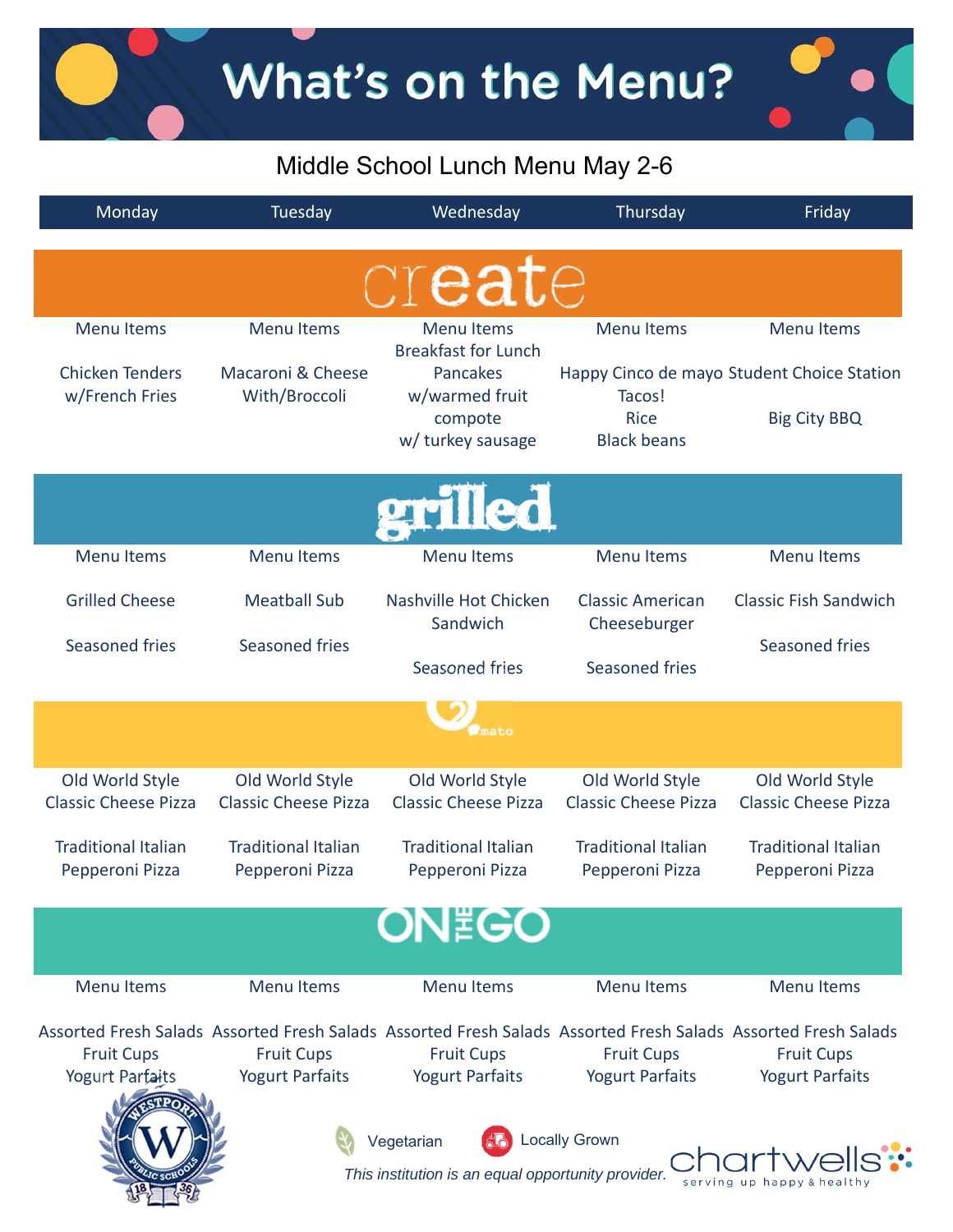### Middle School Lunch Menu May 9-13

| Monday                                         | Tuesday                                           | Wednesday                                                          | Thursday                                       | Friday                                                                                                                                                       |
|------------------------------------------------|---------------------------------------------------|--------------------------------------------------------------------|------------------------------------------------|--------------------------------------------------------------------------------------------------------------------------------------------------------------|
|                                                |                                                   | create                                                             |                                                |                                                                                                                                                              |
| <b>Menu Items</b>                              | <b>Menu Items</b>                                 | <b>Menu Items</b>                                                  | <b>Menu Items</b>                              | <b>Menu Items</b>                                                                                                                                            |
| Pasta and Meat sauce<br>Vegetable              | <b>Hot Dog</b><br>w/tater tots<br><b>Broccoli</b> | <b>Breakfast for Lunch</b><br>Waffles<br>w/warmed fruit<br>compote | w/Tater Tots<br>Carrots                        | <b>Pulled Pork Sandwich Student Choice Station</b><br><b>Bok Choy</b>                                                                                        |
|                                                |                                                   | <b>With Turkey Sausage</b>                                         |                                                |                                                                                                                                                              |
| <b>Menu Items</b>                              | <b>Menu Items</b>                                 | <b>Menu Items</b>                                                  | <b>Menu Items</b>                              | <b>Menu Items</b>                                                                                                                                            |
| <b>Chicken &amp; Cheese</b><br>Quesadilla      | <b>Chicken Parm</b><br>Sandwich                   | <b>Philly Cheese Steak</b><br>Seasoned fries                       | Pepperoni and<br>Mozzarella Panini             | <b>Triple Cheese Panini</b>                                                                                                                                  |
| Seasoned fries                                 | Seasoned fries                                    |                                                                    | Seasoned fries                                 | <b>Seasoned fries</b>                                                                                                                                        |
|                                                |                                                   | mato                                                               |                                                |                                                                                                                                                              |
| Old World Style<br><b>Classic Cheese Pizza</b> | Old World Style<br><b>Classic Cheese Pizza</b>    | Old World Style<br><b>Classic Cheese Pizza</b>                     | Old World Style<br><b>Classic Cheese Pizza</b> | Old World Style<br><b>Classic Cheese Pizza</b>                                                                                                               |
| <b>Traditional Italian</b><br>Pepperoni Pizza  | <b>Traditional Italian</b><br>Pepperoni Pizza     | <b>Traditional Italian</b><br>Pepperoni Pizza                      | <b>Traditional Italian</b><br>Pepperoni Pizza  | <b>Traditional Italian</b><br>Pepperoni Pizza                                                                                                                |
|                                                |                                                   | <b>ON EGO</b>                                                      |                                                |                                                                                                                                                              |
| <b>Menu Items</b>                              | <b>Menu Items</b>                                 | <b>Menu Items</b>                                                  | <b>Menu Items</b>                              | <b>Menu Items</b>                                                                                                                                            |
| <b>Fruit Cups</b><br>Yogurt Parfaits           | <b>Fruit Cups</b><br><b>Yogurt Parfaits</b>       | <b>Fruit Cups</b><br><b>Yogurt Parfaits</b>                        | <b>Fruit Cups</b><br><b>Yogurt Parfaits</b>    | Assorted Fresh Salads Assorted Fresh Salads Assorted Fresh Salads Assorted Fresh Salads Assorted Fresh Salads<br><b>Fruit Cups</b><br><b>Yogurt Parfaits</b> |
|                                                |                                                   | Vegetarian<br>This institution is an equal opportunity provider.   | <b>Locally Grown</b>                           | serving up happ                                                                                                                                              |

 $\mathbb{Z}_{\alpha}$ 

Ч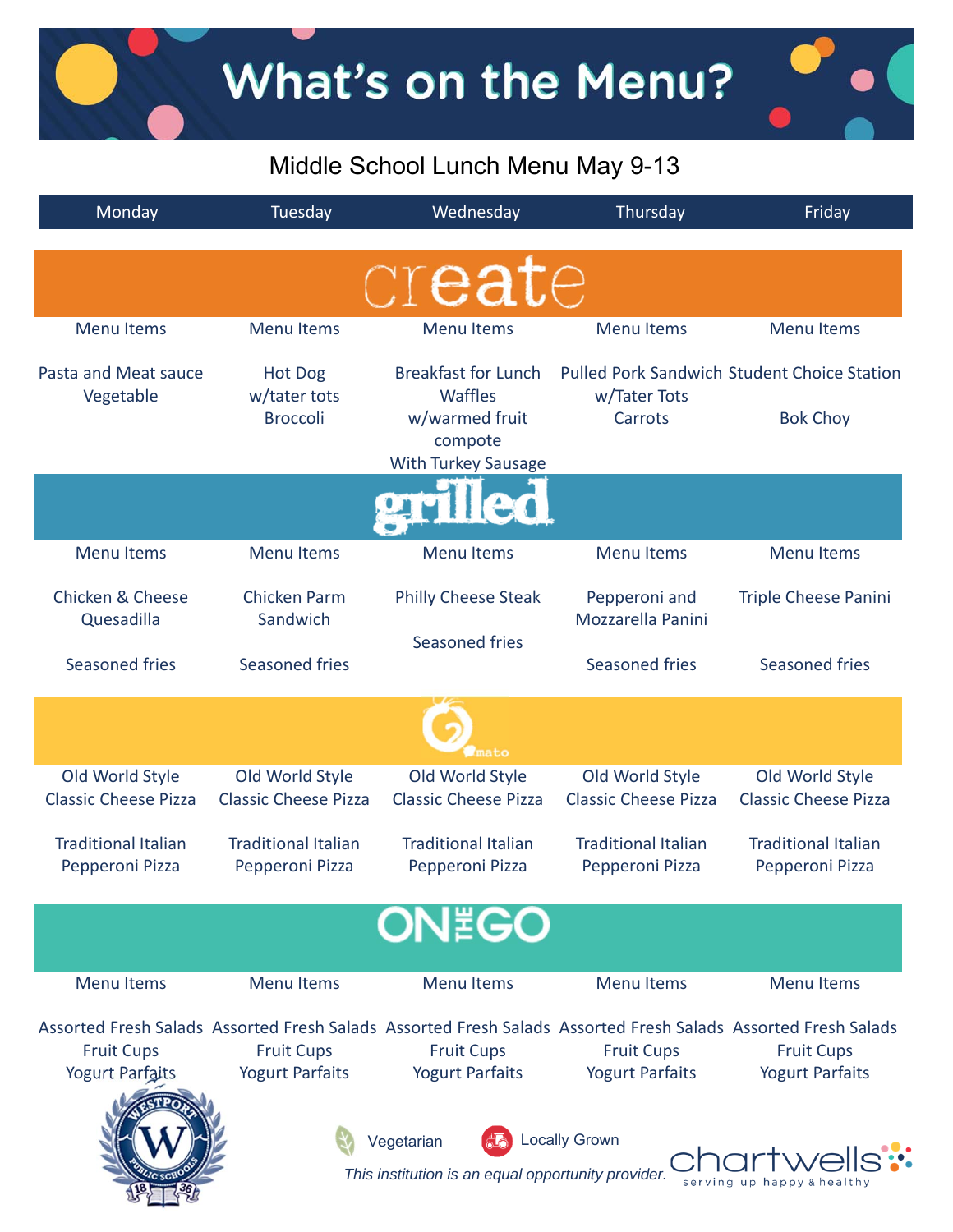## What's on the Menu?

## Middle School Lunch Menu May 16-20

| Monday                                                                                                                                                       | Tuesday                                        | Wednesday                                                                                     | Thursday                                       | Friday                                            |
|--------------------------------------------------------------------------------------------------------------------------------------------------------------|------------------------------------------------|-----------------------------------------------------------------------------------------------|------------------------------------------------|---------------------------------------------------|
|                                                                                                                                                              |                                                | create                                                                                        |                                                |                                                   |
| <b>Menu Items</b>                                                                                                                                            | <b>Menu Items</b>                              | <b>Menu Items</b>                                                                             | <b>Menu Items</b>                              | <b>Menu Items</b>                                 |
| Penne Alfredo<br>w/Chicken<br><b>Broccoli</b>                                                                                                                | <b>Loaded Nachos!</b><br>Corn                  | <b>Breakfast for Lunch</b><br><b>French Toast</b><br>w/fruit compote<br><b>Turkey Sausage</b> | Ravioli<br><b>With Marinara</b><br>Vegetable   | <b>Students Choice</b><br><b>Station</b><br>Flame |
|                                                                                                                                                              |                                                | lled                                                                                          |                                                |                                                   |
| <b>Menu Items</b>                                                                                                                                            | <b>Menu Items</b>                              | <b>Menu Items</b>                                                                             | <b>Menu Items</b>                              | <b>Menu Item</b>                                  |
| Ham and Cheese Melt                                                                                                                                          | <b>Grilled Cheese</b><br>w/tomato              | <b>BBQ Rib Sandwich</b>                                                                       | Cheese & Beef<br>Quesadilla                    | <b>Classic Chicken</b><br>Sandwich                |
| Seasoned fries                                                                                                                                               | <b>Seasoned fries</b>                          | Seasoned fries                                                                                | Seasoned fries                                 | <b>Seasoned fries</b>                             |
|                                                                                                                                                              |                                                |                                                                                               |                                                |                                                   |
| Old World Style<br><b>Classic Cheese Pizza</b>                                                                                                               | Old World Style<br><b>Classic Cheese Pizza</b> | Old Vorld Style<br>Classic Cheese Pizza                                                       | Old World Style<br><b>Classic Cheese Pizza</b> | Old World Style<br><b>Classic Cheese Pizza</b>    |
| <b>Traditional Italian</b><br>Pepperoni Pizza                                                                                                                | <b>Traditional Italian</b><br>Pepperoni Pizza  | <b>Traditional Italian</b><br>Pepperoni Pizza                                                 | <b>Traditional Italian</b><br>Pepperoni Pizza  | <b>Traditional Italian</b><br>Pepperoni Pizza     |
|                                                                                                                                                              |                                                | I # C                                                                                         |                                                |                                                   |
| <b>Menu Items</b>                                                                                                                                            | <b>Menu Items</b>                              | <b>Menu</b> Items                                                                             | <b>Menu Items</b>                              | <b>Menu Items</b>                                 |
| Assorted Fresh Salads Assorted Fresh Salads Assorted Fresh Salads Assorted Fresh Salads Assorted Fresh Salads<br><b>Fruit Cups</b><br><b>Yogurt Parfaits</b> | <b>Fruit Cups</b><br><b>Yogurt Parfaits</b>    | <b>Fruit Cups</b><br><b>Yogurt Parfaits</b>                                                   | <b>Fruit Cups</b><br><b>Yogurt Parfaits</b>    | <b>Fruit Cups</b><br><b>Yogurt Parfaits</b>       |
|                                                                                                                                                              |                                                | Vegetarian<br>This institution is an equal opportunity provider.                              | <b>Locally Grown</b>                           | happy                                             |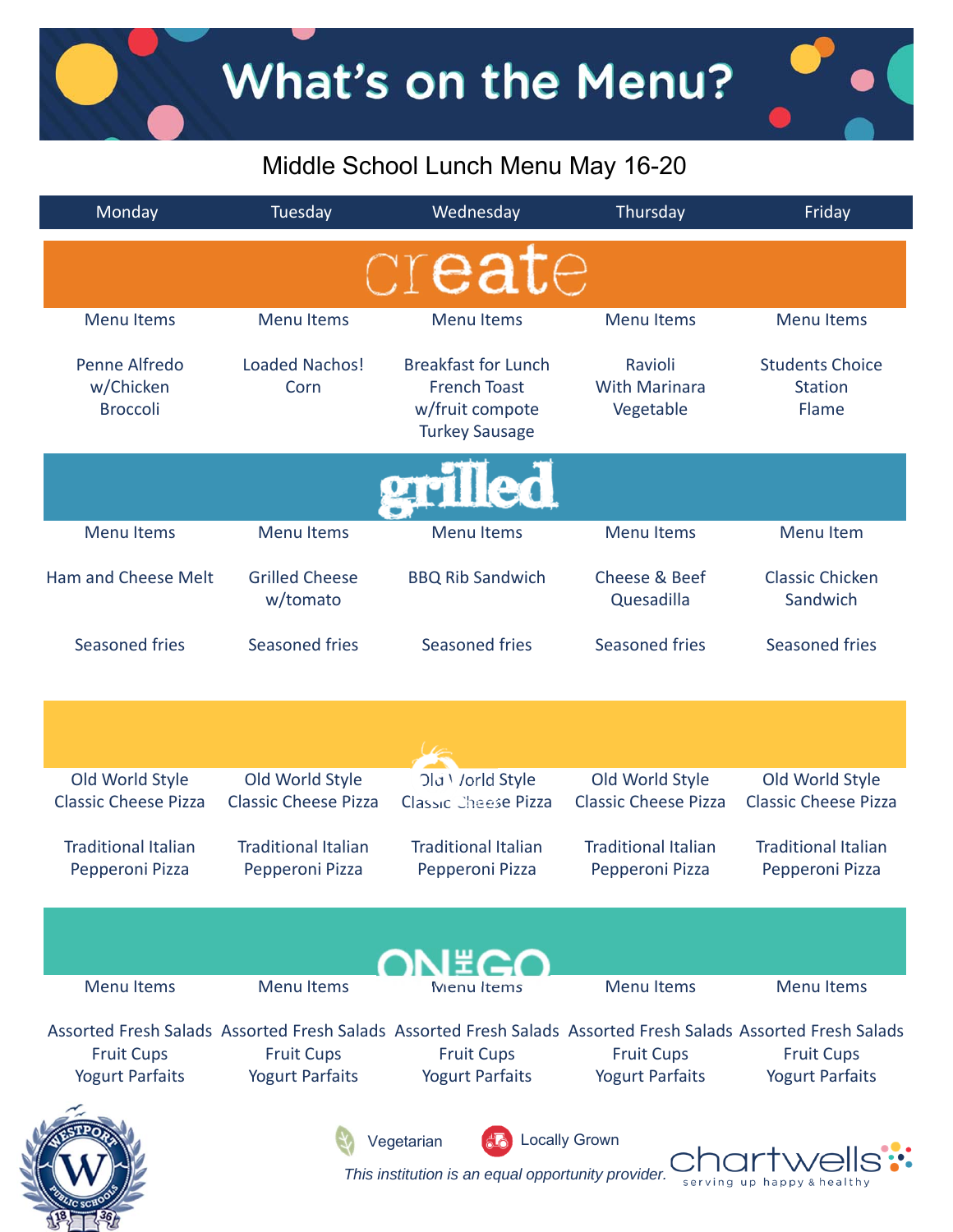What's on the Menu?

### Middle School Lunch Menu May 23-27

| Monday                                         | Tuesday                                                      | Wednesday                                                           | Thursday                                               | Friday                                                                                                                                                       |  |
|------------------------------------------------|--------------------------------------------------------------|---------------------------------------------------------------------|--------------------------------------------------------|--------------------------------------------------------------------------------------------------------------------------------------------------------------|--|
|                                                |                                                              | create                                                              |                                                        |                                                                                                                                                              |  |
| <b>Menu Items</b>                              | <b>Menu Items</b>                                            | <b>Menu Items</b><br><b>Breakfast for Lunch</b>                     | <b>Menu Items</b>                                      | <b>Menu Items</b>                                                                                                                                            |  |
| <b>Penne and Meatballs</b><br>Vegetable        | <b>Chicken Tenders</b><br>w/tater Tots<br><b>Green Beans</b> | <b>Fluffy Pancakes</b><br>w/warm fruit<br>compote<br>Turkey sausage | <b>Broccoli</b>                                        | General Tso's Chicken Student Choice Station<br>Roost                                                                                                        |  |
|                                                |                                                              |                                                                     |                                                        |                                                                                                                                                              |  |
| <b>Menu Items</b>                              | <b>Menu Items</b>                                            | <b>Menu Items</b>                                                   | <b>Menu Items</b>                                      | <b>Menu Items</b>                                                                                                                                            |  |
| <b>BBQ Cheddar Chicken</b><br>Sandwich         | <b>Philly Steak and</b><br>Cheese                            |                                                                     | Chicken Parm Grinder Nashville Hot Chicken<br>Sandwich | <b>Classic American</b><br><b>Burger</b>                                                                                                                     |  |
| Seasoned fries                                 | Seasoned fries                                               | Seasoned fries                                                      | Seasoned fries                                         | Seasoned fries                                                                                                                                               |  |
| mato                                           |                                                              |                                                                     |                                                        |                                                                                                                                                              |  |
| Old World Style<br><b>Classic Cheese Pizza</b> | Old World Style<br><b>Classic Cheese Pizza</b>               | Old World Style<br><b>Classic Cheese Pizza</b>                      | Old World Style<br><b>Classic Cheese Pizza</b>         | Old World Style<br><b>Classic Cheese Pizza</b>                                                                                                               |  |
| <b>Traditional Italian</b><br>Pepperoni Pizza  | <b>Traditional Italian</b><br>Pepperoni Pizza                | <b>Traditional Italian</b><br>Pepperoni Pizza                       | <b>Traditional Italian</b><br>Pepperoni Pizza          | <b>Traditional Italian</b><br>Pepperoni Pizza                                                                                                                |  |
|                                                |                                                              | <b>ON EGO</b>                                                       |                                                        |                                                                                                                                                              |  |
| <b>Menu Items</b>                              | <b>Menu Items</b>                                            | <b>Menu Items</b>                                                   | <b>Menu Items</b>                                      | <b>Menu Items</b>                                                                                                                                            |  |
| <b>Fruit Cups</b><br><b>Yogurt Parfaits</b>    | <b>Fruit Cups</b><br><b>Yogurt Parfaits</b>                  | <b>Fruit Cups</b><br><b>Yogurt Parfaits</b>                         | <b>Fruit Cups</b><br><b>Yogurt Parfaits</b>            | Assorted Fresh Salads Assorted Fresh Salads Assorted Fresh Salads Assorted Fresh Salads Assorted Fresh Salads<br><b>Fruit Cups</b><br><b>Yogurt Parfaits</b> |  |
|                                                |                                                              | Vegetarian<br>This institution is an equal opportunity provider.    | <b>Locally Grown</b>                                   | serving up happy                                                                                                                                             |  |